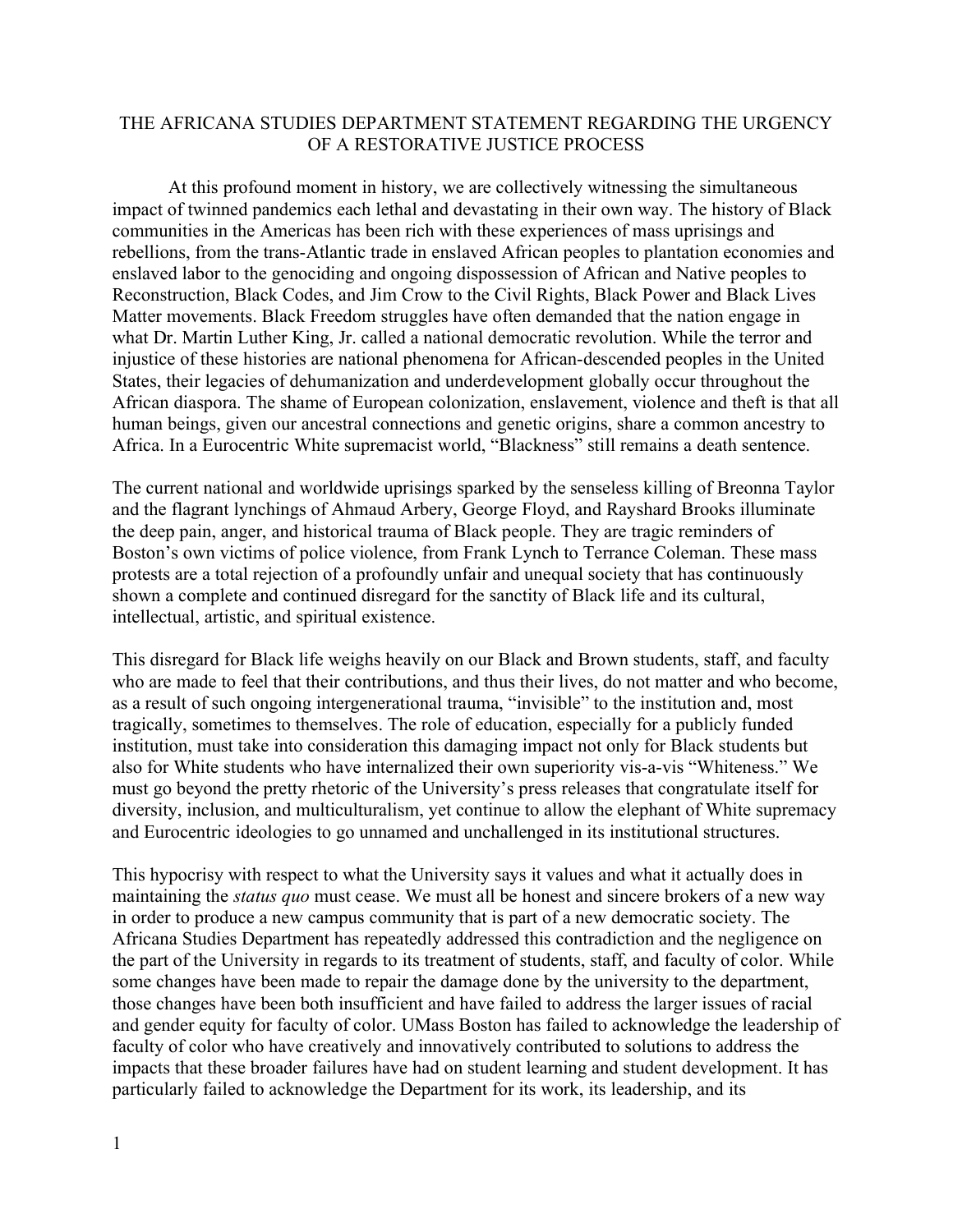achievements in consistently undoing the damage the institution does to students by imposing onto them its White supremacist and Eurocentric worldview.

## THE AFRICANA STUDIES DEPARTMENT'S RESTORATIVE JUSTICE DEMANDS

The following Restorative Justice demands emerged in 2017 out of a unified struggle on behalf of students, staff, faculty and the broader local community. The focus of the struggle was to remedy both immediate and long-term issues regarding racial and gender inequities and their impact on our students, staff, faculty, and our surrounding communities. We are returning to this process because the content of the issues raised even a few years ago are far more critical, urgent, and salient today. The failure of the administration to do the necessary adaptive work to honor and to respond to these concerns has contributed to the conditions of the crisis in which we now find ourselves. In the interest of restorative justice and healing, we call upon the administration to provide immediate resources and support to initiate the process of repairing and making whole the well-being of our students, staff, faculty, and communities of color.

- 1. We call upon the University to be actively engaging in the process of becoming an antiracist institution and declaring publicly that they are committed to this process.
- 2. In order to achieve that objective, the University must mandate that ALL students cannot graduate without taking two courses: (1) AFRSTY 101, "Introduction to Africana Studies" (within their first or second year at UMB), and (2) another course from a cluster of courses (to be determined) across departments that fulfill critical race, gender and intersectional analyses, anti-colonial, and African diasporic requirements.
- 3. Restore our department to a minimum full-time, tenure-track faculty base with 4.0 FTE in addition to current numbers.
- 4. Require Undoing Racism Training workshops and forums for ALL faculty, administrative, and staff personnel at UMB by the People's Institute (https://www.pisab.org) in order to create an environment which gives us a common framework and language to engage in meaningful and transformative dialogue. The common framework will allow us to chart a path and establish a process for substantive change.
- 5. Affirm the need for an applied research and community development/service center of the Africana Studies Department.
- 6. Support and provide appropriate institutional space for the applied research and community development/service center of the Africana Studies Department.
- 7. Provide resources for a full-time administrative assistant and work study assistants for the applied research and community development/service center of the Africana Studies Department.